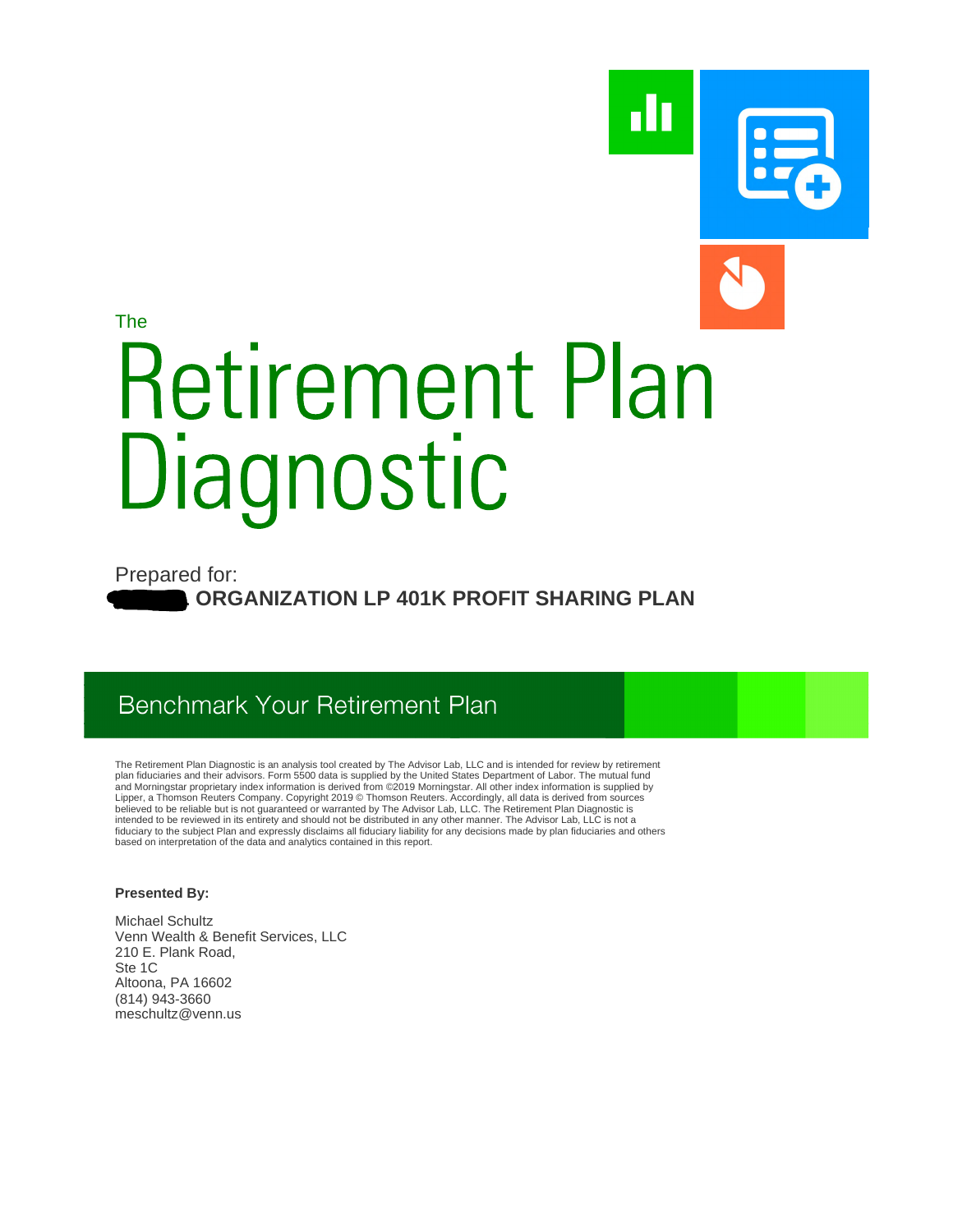# **Plan Details**

# O

## **CORGANIZATION LP 401K PROFIT SHARING PLAN**

### **Plan Information**

Plan Year Ending Plan Effective Date Plan Year End Assets 12/31/2017 1/1/1988 \$14,797,401 Plan Type Funding Arrangement Fidelity Bond Amount

Multiple-employer plan Insurance \$500,000

## **Plan Sponsor**



### **Plan Administrator**

### **Participant Information**

| Active Participants 233   |     | Active Participants with Account Balances       | 196 |
|---------------------------|-----|-------------------------------------------------|-----|
| Retired                   |     | <b>Total Participants with Account Balances</b> | 221 |
| Other                     | 25  |                                                 |     |
| Deceased                  |     |                                                 |     |
| <b>Total Participants</b> | 258 |                                                 |     |

## **Plan Features**

Profit-sharing

ERISA section 404(c) plan - This plan, or any part of it is intended to meet the conditions of 29 CFR 2550.404c-1 Total participant-directed account plan

Code section 401(k) feature

Code section 401(m) arrangement - Employee contributions are allocated to separate accounts under the plan or employer contributions are based, in whole or in part, on employee deferrals or contributions to the plan

Total or partial participant-directed account plan

Plan covering self-employed individuals

Pre-approved pension plan

Plan sponsor(s) is (are) a member(s) of a controlled group (Code sections 414(b), (c), or (m))



**Alerts** 

The following notifications include operational and compliance items from the plan's most recent Form 5500 that may warrant particular attention.

*No alerts reported for this plan.*

**POWERED by The Advisor Lab, LLC**<br>@2019 The Advisor Lab, LLCA lill Rights Reserved. The information, data, analyses and opinions contained herein (1) include the confidential and proprietary information of The Advisor Lab,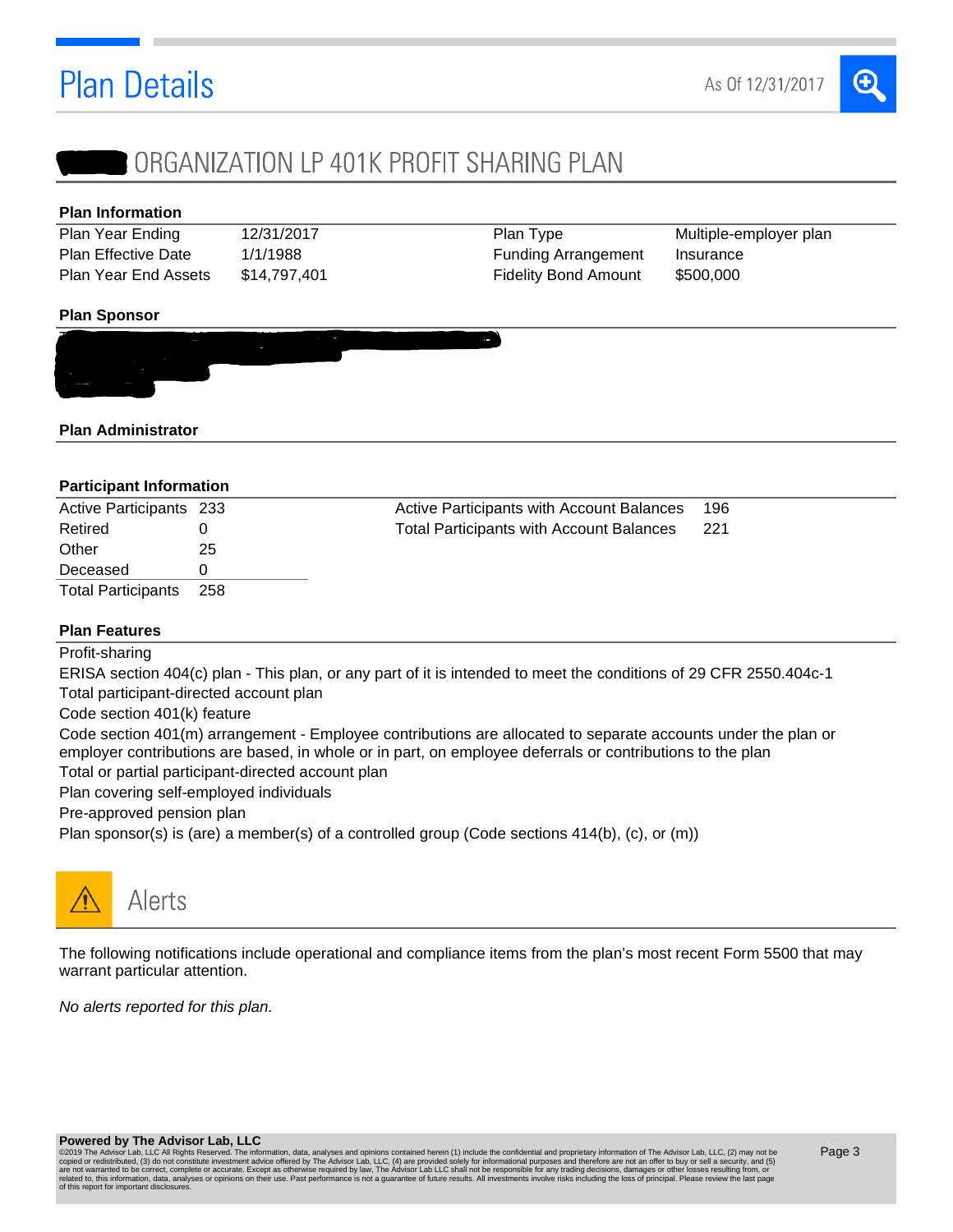# **Benchmarking Your Plan**



The Retirement Plan Diagnostic is a snapshot of your retirement plan based on the most currently available public information as contained in your Plan's Form 5500. The Retirement Plan Diagnostic ranks your plan against other plans of similar size, referred to as your Peer Group (plans consisting of participants and assets of 10% more and less than your plan<sup>1</sup>) and against other plans reporting the same industry as your plan on IRS Form 5500, referred to as your Industry (limited to a maximum of 10,000 plans). The report also takes into account a plan's year end date so that an accurate comparison can be made against the peer group and industry.

| <b>Plan Comparison</b>                                      | Peer Group                  | Industry                                                               |
|-------------------------------------------------------------|-----------------------------|------------------------------------------------------------------------|
| Number of Plans (same year end)                             | 328                         | 876                                                                    |
| Average Plan Assets<br>Average Number of Total Participants | \$14,804,042<br>257         | \$6,397,006<br>125                                                     |
| Asset Range                                                 | $$13,318,013 - $16,273,352$ | $$0 - $728,162,603$                                                    |
| Participant Range<br><b>Your Business Code</b>              | $233 - 283$                 | 1 - 18.630<br>423300                                                   |
| Your Industry (Wholesale Trade)                             |                             | Lumber and Other Construction Materials<br><b>Merchant Wholesalers</b> |
| Number of Industries Represented                            | 140                         |                                                                        |

## Your Plan Ranking



Total Return = average total rate of annualized return on investments Participation = active participants with account balances divided by active participants Utilization = total contributions divided by maximum allowable contributions

<sup>1</sup>The percentage amount for the Peer Group will automatically increase starting at 10% until a minimum of 25 plans have been included in the sample set.

**POWERED by The Advisor Lab, LLC**<br>@2019 The Advisor Lab, LLCA lill Rights Reserved. The information, data, analyses and opinions contained herein (1) include the confidential and proprietary information of The Advisor Lab,